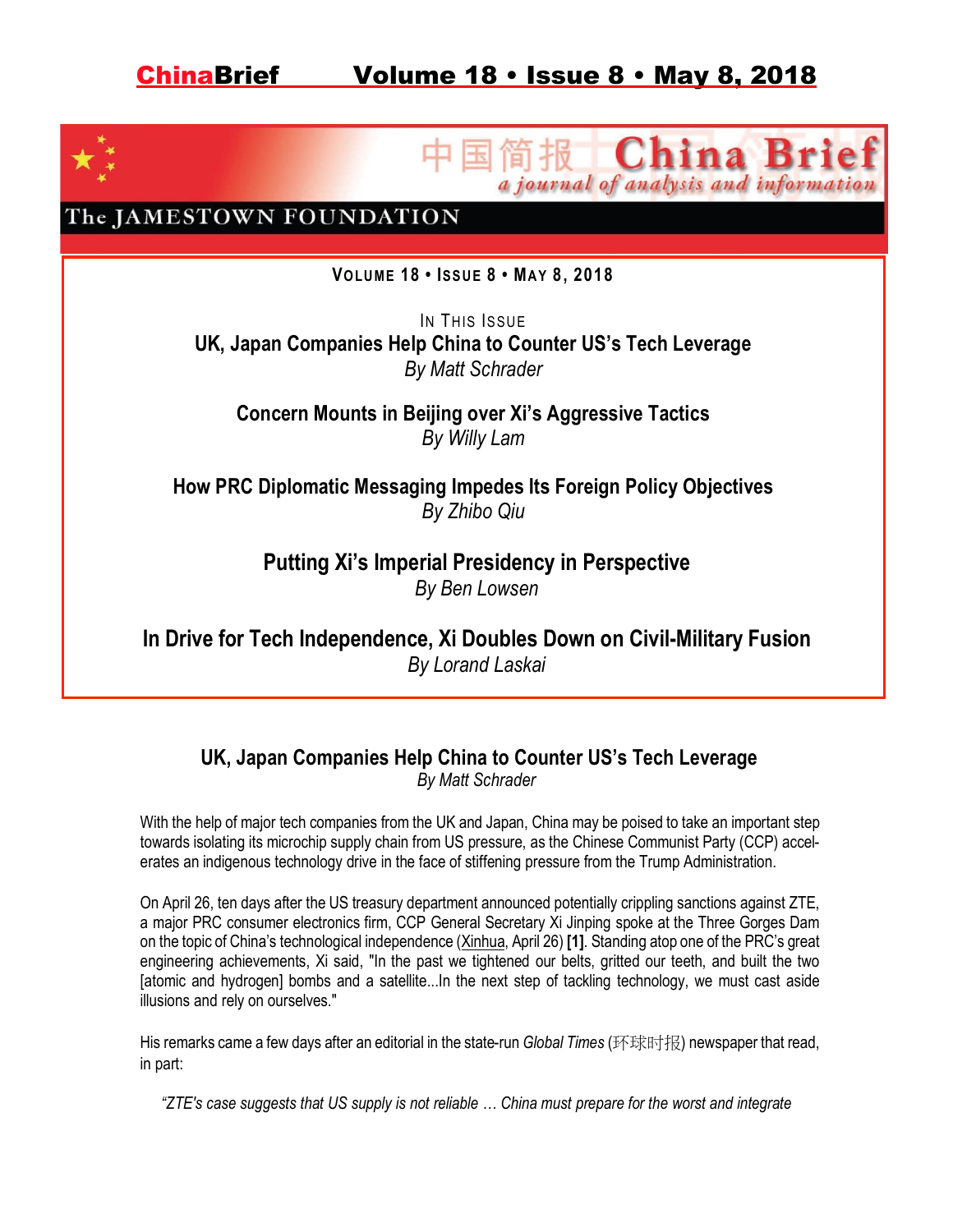resources to support the development of core technologies. China's technological exploration shouldn't *be upset by US factors. It's time for China to make up its mind and develop domestic technologies."* **[2]** (Global Times, May 6)

Read together with Xi's speech, the message is perfectly clear: the CCP will not allow China to depend on other countries for crucial processor technologies. The need goes beyond business; Xi and the CCP believe global technological leadership should be one of the PLA's core missions.

Xi's concern is not misplaced. What was done to ZTE could be done to others. The Treasury Department's punishment of ZTE was also a clear shot across the bow of Huawei, China's leading telecommunications hardware firm—indeed, word leaked on April 26, the same day as Xi's speech, that the Treasury Department had opened a similar investigation into Huawei (New York Times, April 26).

ZTE was vulnerable to the US Treasury because it neither designs nor manufactures its own chips; in both respects it depends on foreign companies. Huawei's position is a little better. Its fully-owned subsidiary Hisilicon does some of the design work on the chips that go into its consumer smartphones and its upcoming 5G chipsets. But even Hisilicon bases its processor designs on chip architecture provided by a UK-headquartered firm called Arm Holdings.

Arm Holdings, which became a wholly-owned subsidiary of the Japanese tech conglomerate SoftBank in 2016, is as important to the processor industry as it is little known outside it. The company estimates that 95 percent of the smartphones sold each year use chips based on its designs (Wired, July 18, 2016). Chip design is Arm's only business; unlike competitors such as Intel, it does no manufacturing. Arm likens the intellectual property it creates to "recipes", which "chefs" like Apple and Huawei then license, and use to create customized chips that fit their hardware. Arm's designs are foundational to the smartphone, tablet, and mobile device businesses. It is an increasingly important player in the internet of things, and will be one of the prime movers in building out the worldwide 5G ecosystem. Intellectual property of the kind Arm controls is one of the key missing pieces in China's quest to build a self-sufficient, internationally competitive domestic chip industry.

Arm appears eager to help China's domestic chip industry progress. In 2015, it opened "ArmAccelerator", a Beijing-based tech incubator focused on AI and the internet of things, the company's only such accelerator globally (Economic Observer, May 5). Soon after, in 2017, Arm announced that it would establish a PRC-based joint venture, in which it would hold a 49 percent stake. The controlling stake would be held by a consortium led by Hopu Investment Fund, a PE firm headed by Fang Fenglei. One of China's most famous financial rainmakers, Fang helped set up Goldman Sachs' business in China, and is reportedly close to PRC Vice President Wang Qishan, with whom he worked at China International Capital Corporation (CICC), China's earliest investment bank. Wang Qishan led Xi Jinping's fearsome first-term corruption purge, and is probably the second most powerful person in China behind Xi **[3].**

At the announcement of the JV, Rene Haas, president of Arm's intellectual property products group, explained the business rationale behind the move, saying, "The intent is for that joint venture to develop products for the Chinese market for China partners, and specifically around the areas of technology that a Western company might not be able to do." He singled out China's security services and military as potential buyers, adding, "the security has to be at a very high clearance in such a way that China wants to have it only inside China. With this kind of new joint venture, this company can develop that. In the past, this is something we couldn't do." (Nikkei Asia, June 1 2017).

Although Chinese analysts are divided as to whether the JV will result in the transfer of core IP, Nikkei Asia Review quoted a source familiar with the JV's planning as saying it could help allay Chinese chip designers' fears they might be shut out of access to Arm IP, adding that "with this joint venture, which is now a Chinese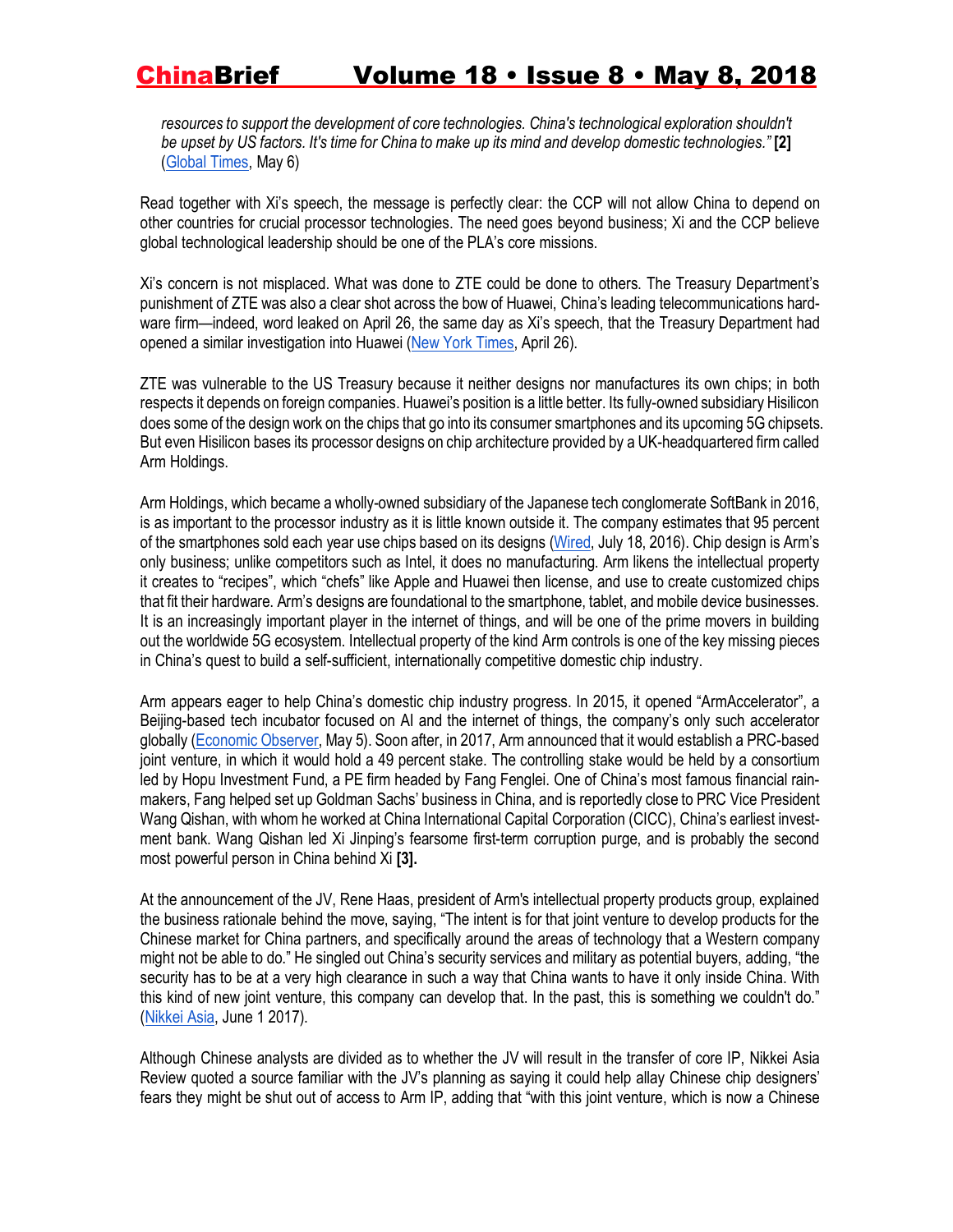company, [the designers] are expected to secure sources of Arm's fundamental IPs that are foundations of their chip products."

Despite a dominant hold on its market, Arm's business has regressed under SoftBank. The company added significant new headcount in 2017, and posted its first annual operating loss since it began reporting annual results **[4]**. In this respect, the JV may provide a needed boost: a document seen by Nikkei projects that the JV will surpass the parent company's revenues by 2025. (Nikkei Asia Review, May 3). The document also requests that investors in the JV not sell their holdings to non-Chinese entities after a three-year holding period.

The Arm-Hopu joint venture officially opened its doors in April and plans to list shares on China's domestic Ashare market soon (EE News China, May 2). Its progress will be worth tracking closely, as the CCP attempts to secure China's semiconductor future in the face of mounting foreign resistance.

*Matt Schrader is editor of the Jamestown China Brief. Follow him on Twitter at @tombschrader.*

[1] The Treasury Department issued a "denial order" against ZTE, banning it from buying components from US companies as punishment for repeated violation of US sanctions banning sales of electronic components to Iran. 25 to 30 percent of the components inside a ZTE phone are US made, including some of the most critical parts. ZTE's chairman said the ban could "put the company immediately into a coma".

[2] Although the *Global Times* is not as authoritative an interlocutor as, for example, *People's Daily*, it often acts as a mouthpiece for conservative parts of the PRC establishment, voicing sentiments that more official bodies are not able to say directly.

[3] For more information on Fang's career path, see his Baidupedia page. Wang led CICC during Fang's time there as a vice-president. For more information on Wang's career and relationship to Xi Jinping, see this 2017 South China Morning Post article.

[4] For more information on Arm's 2017 results, see this Bloomberg article. For Arm's previous annual financial results, see: https://www.arm.com/company/investors/financial-results

### **Concern Mounts in Beijing over Xi's Aggressive Tactics** *By Willy Lam*

*\*\*\**

Recent days have seen a burst of relatively moderate views from official opinion-makers in China. *Global Times* chief editor Hu Xijin wrote in his weibo blog last week that "our country has indeed in the recent past adopted some high-sounding rhetoric." "This has boosted the concern of the U.S. and the West about China's rise," said the boss of the Chinese Communist Party (CCP) mouthpiece, known for its hawkish views. "It's essential to make some adjustments." "The public will understand necessary compromises [with the West]," he added (Weibo.com, April 20). At more or less the same time, the CCP's Propaganda Department ordered that the top-grossing documentary *Amazing China* (*lihaile, wo de guo*) be mothballed. The work glorifies the stunning advances of China in areas including science, technology and the military (Radio France Internationale, April 20; Liberty Times [Taipei], April 20). Beijing's apparent turn toward moderation could also be a factor behind the decision by the People's Liberation's Army (PLA) to cut short by one day a large-scale naval exercise off Hainan Island scheduled immediately after the Bo'ao International Conference (Global Times, April 13; Tiexue.net [Beijing], April 13). The exercise was kicked off by CCP General Secretary and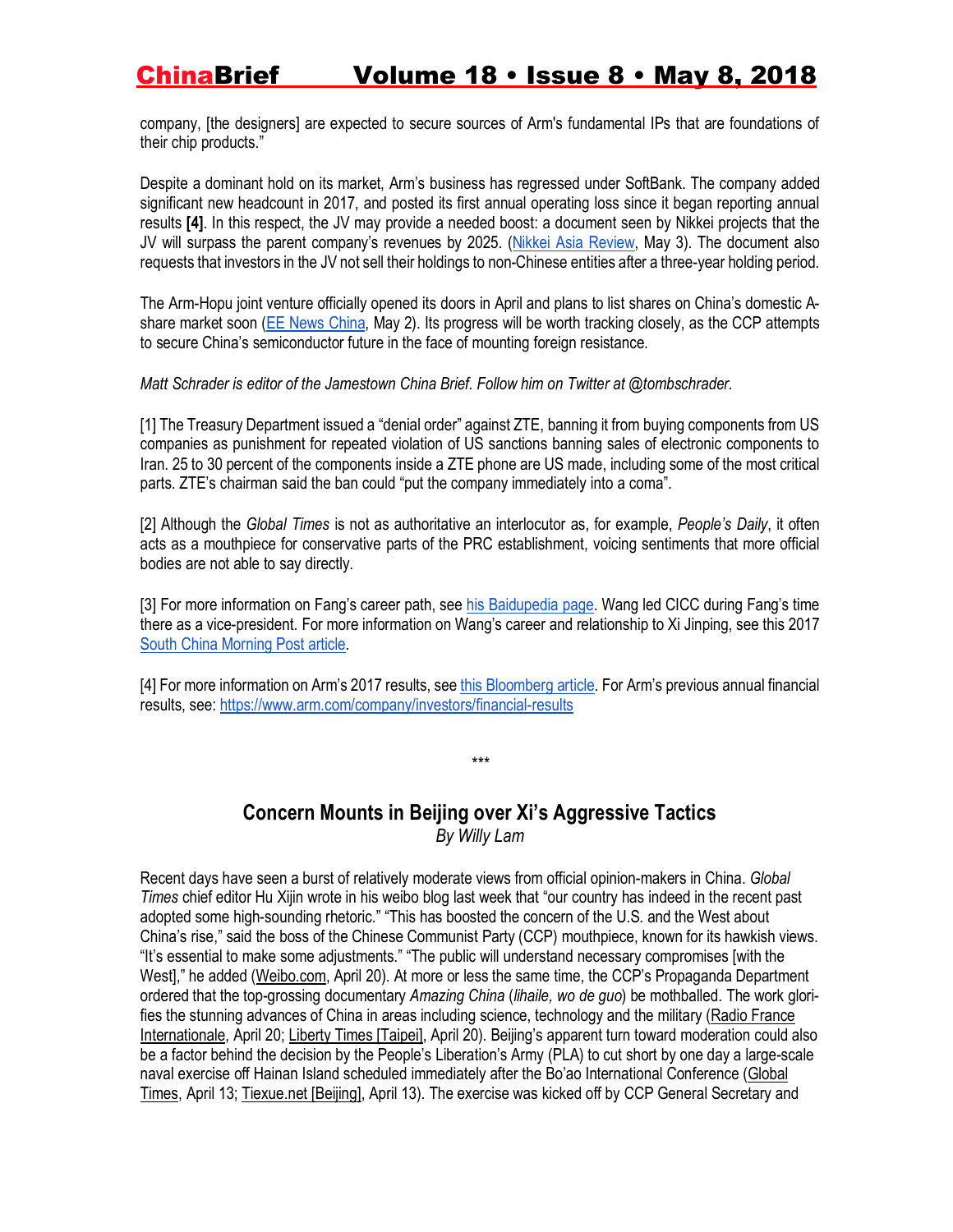Central Military Commission Chairman Xi Jinping, who took advantage of the occasion to orchestrate the largest naval troop review by a top leader in recent history.

These unusual developments have mirrored long-standing concerns among liberal scholars that owing to its urge to fulfil the "Chinese dream" of becoming a superpower by 2049 or earlier, Beijing's projection of hard and soft power may suffer from what Renmin University America expert Shi Yinhong characterized as "strategic overdraft." (China Brief, May 11, 2017). Pointing to China's ultra-ambitious agendas in the economic, diplomatic and military fields, Shi indicated that the CCP leadership must "prevent excessive expansionism, which will result in 'strategic overdraft'" (战略透支) (Phoenix TV, October 4, 2016; Lianhe Zaobao [Singapore], September 21, 2016). In a similar vein, Nankai University international relations scholar Liu Feng has introduced the term "strategic adventurism" (*zhanlue maojin*) to describe Beijing's global gambit. "A country on the rise should guard against the problem of 'strategic adventurism,' meaning staging in different areas excessively fast-paced and agitated challenges to the big country in control" (Theoretical Research [Beijing], June 16, 2017).

Doubts first raised by the likes of Professor Shi about China's strategies toward the U.S. – and the country's global expansionism in general – have been reinforced by President Donald Trump's April 16 announcement that Chinese Internet giant ZTE would be barred for seven years from procuring American components such as computer chips and software systems. Much more than another facet of the on-going trade dispute between the two countries, Trump seems to be targeting the entire Chinese high-tech sector, which is committed to Beijing's vaunted "Made in China 2025" goal (BBC Chinese, April 24; Radio French International Chinese Service, April 19). The highly ambitious plan envisages Chinese technology in areas such as ICT, artificial intelligence (AI), robotics, big data and DNA engineering overtaking that of advanced countries such as Germany, Japan and the U.S. in the next seven years. A blitz of technological breakthroughs is key to the restructuring and upgrading of the Chinese economy – and the Trump administration seems determined to counter this through a series of hard-hitting punches against Chinese tech giants. One day after the ZTE announcement, the Federal Communications Commission banned federal funds from being spent on products by PRC companies such as Huawei and ZTE that are deemed to be a "risk to U.S. national security." Influential American senator Marco Rubio last week accused Chinese tech firms of "hijacking U.S. technology … to prepare for 'cyber battles of the future'." Moreover, world-class ICT and e-commerce giants such as Alibaba have been barred from taking over American tech companies (Washington Examiner, April 13; Bloomberg, April 17, Lianhe Zaobao [Singapore], February 8).

The European Union seems to be joining the U.S. in reining in Made in China 2025 and other Chinese efforts to overtake Western technology. One day after Trump's ZTE announcement, Britain's National Cyber Security Centre issued a warning to telecommunications firms against dealing with ZTE, citing "potential risks" to national security (The Guardian, April 17). In the past two years, the French and German governments have lobbied the EU headquarters to consider legislation barring Chinese behemoths from acquiring technological companies throughout Europe. Paris and Berlin have also taken measures to restrict PRC companies from buying tech firms in France and Germany (Apple Daily [Hong Kong], April 23; Deutche Welle, February 5; South China Morning Post, July 23, 2017). Other countries that seem equally determined to frustrate President Xi's technological leap forward have included Australia and India.

The Chinese tech sector's lopsided dependence on imports of core components is highlighted by an official report entitled "Analysis of the Current State of China's Integrated Circuit Industry in 2017." According to the document, close to 100 percent of the microchip needs of the computer industry and the general electronics systems sector (通用电子系统) have to be satisfied by imports from Intel, Qualcomm and other American companies (China Industries News, August 10, 2017). Estimates of the value of annual imports of microchips alone range from \$200 billion to \$220 billion (Sohu.com, December 3, 2017; CCTV Finance, September 4, 2017). Two years ago, President Xi, who heads the Central Commission for Cyberspace Affairs, admitted that "irrespective of the size and market valuation of an Internet company, it will be tantamount to building a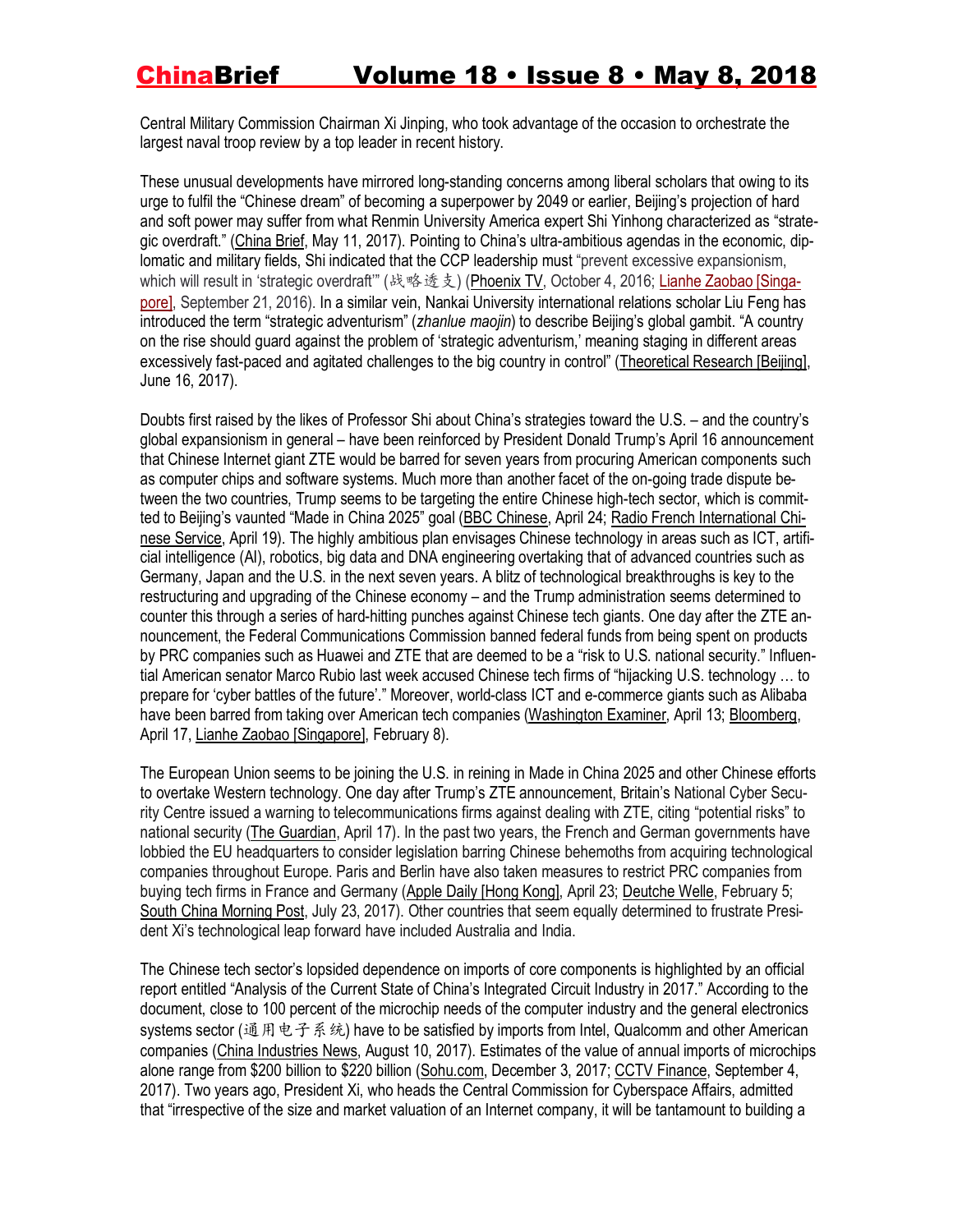house on somebody else's foundation if there is a serious dependence on foreign countries for core components" (Xinhua, April 19).

After the ZTE bombshell, various Chinese tech giants including Alibaba boosted investments in domestic chipmakers – and vowed to shorten the time required for full self-sufficiency. It is well-known, however, that there is no quick fix to finding alternatives to imports of American high-tech components including not only chips but also modems, software operating systems and optical instruments. The Chinese authorities have put up a brave front. Foreign Ministry spokesperson Hua Chunying last week decried the U.S. government for "going against the flow" of globalization. "If the U.S. policy is based on all kinds of possible nonsense, it is extremely irresponsible and extremely dangerous," she said. With reference to the ZTE incident, Hua threatened that the Chinese side was well-prepared to "brandish the sword" (Voice of America, April 17; Sohu.com, April 17).

But other Chinese commentators, and even some officials, have signalled a different attitude toward handling the U.S. threat. A policy paper published by the Research Office of the State Assets Supervision and Administration Commission (SASAC) put the blame of the ZTE crisis squarely on the Shenzhen based hightech giant. It said many enterprises "have paid a steep price for the short-sightedness and dishonest management of ZTE." "China's diplomatic posture and state image has inevitably been affected," the SASAC document said (Ming Pao [Hong Kong], April 23; Thestandnews.com [Hong Kong], April 23).

Equally significantly, veteran political analyst Deng Yuwen pointed out after the ZTE shock that CCP administration had committed the two errors of "misinterpreting" American intentions as well as "excessive expansionism" in the area of global power projection. Deng noted that Beijing had failed to perceive a sea change in Washington's China policy: the fact that Trump and his advisers now perceive China as the biggest threat to U.S. power. "[Beijing] has put into practice a 'confrontational' mentality of using tough tactics against tough tactics," he wrote. And China's aggressive geopolitical gambit, including forming a quasi-alliance relationship with Russia against the U.S., might have "exacerbated the negative image of China among Americans" (BBC Chinese Service, April 23).

Rhetoric aside, the true measure of whether the CCP leadership is genuinely fine-tuning its relatively pugilistic trade and foreign-policy posture—and whether Western governments and multinationals will be placated will depend on the extent to which Beijing can live up to the open-door goals laid down by Xi at the Bo'ao International Conference early this month. In his keynote speech, the supreme leader outlined four major objectives: "significantly broadening market access"; creating a "more attractive investment environment"; "strengthen protection of intellectual property rights" and expanding imports (China Daily, April 10; Hong Kong Economic Times, April 10). At the same time, Xi announced that Hainan Island, which became a province 30 years ago, would become a pilot free trade port and in effect, the country's largest free trade zone (FTZ).

Key ministers such as Yi Gang, the new Governor of the People's Bank of China (PBOC), elaborated on Xi's Bo'ao pledges following his speech. The U.S.-educated Yi noted that the door to multinational financial services would be opened wider by, for example, removing the foreign ownership cap for banks. Similar arrangements were announced for multinational auto firms.

There are, however, obvious limits to the Xi team's new open-door policy. Take, for example, the designation of Hainan as "China's largest FTZ." The Chinese government pledged to boost the number of FTZs in 2013, since which more than two dozen FTZs have been set up in cities and provinces across the country. However, multinational corporations have not bought into the new FTZs, since other pledges—including partial rollbacks of capital-account controls—have not materialized. For the past year, the regional leaders running these FTZs have seemed more interested in hitching their star to the Belt and Road Initiative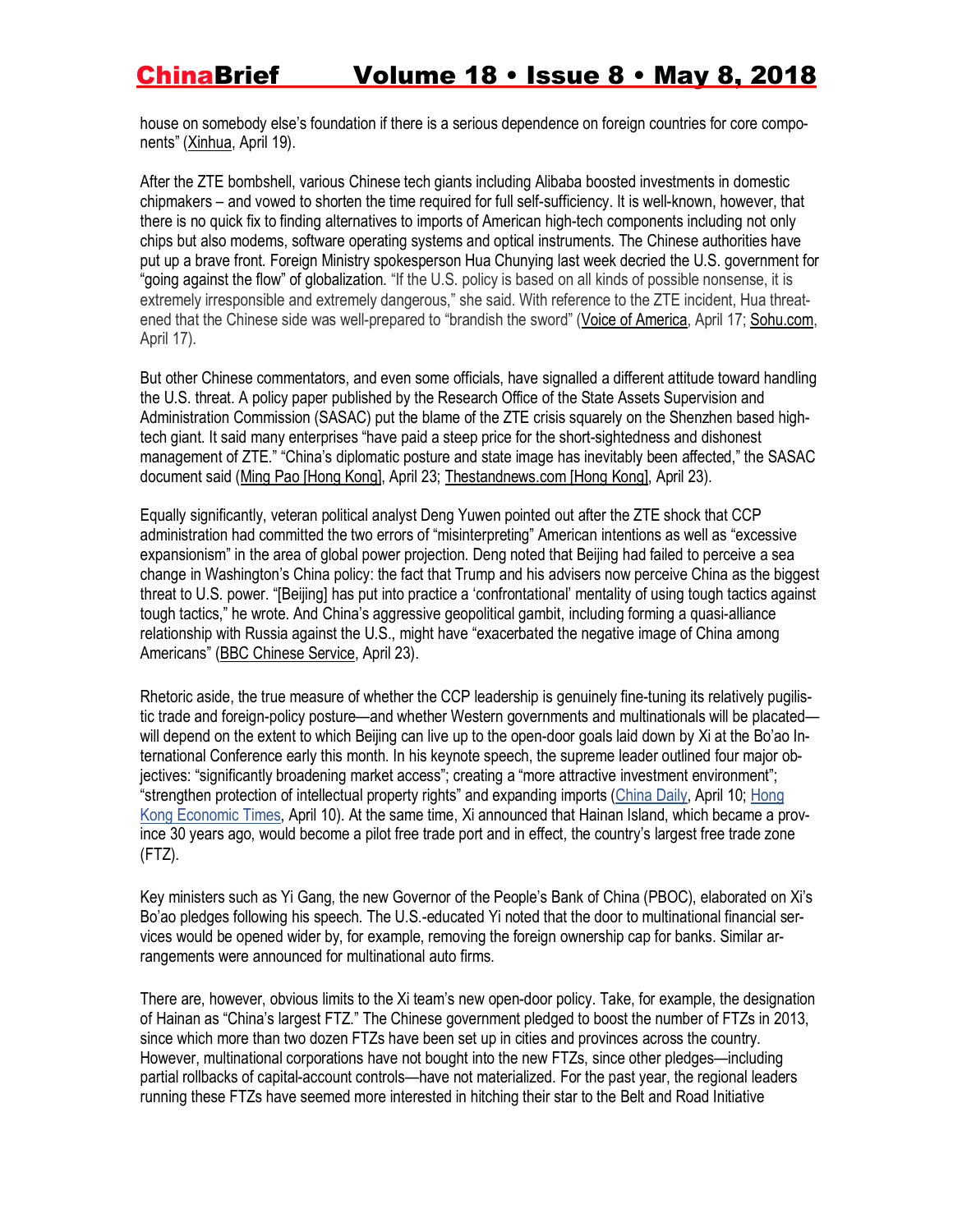(Silkroad.news.com, April 3; South China Morning Post, December 30, 2016). As for the opening of the financial sector, it could be a case of too little too late. Barriers to market entry have kept the total market share of foreign banks in China below two per cent, 17 years after China's accession to the WTO. It would thus be well-nigh impossible for multinational financial institutions to make a dent on the near-total dominance of the four major Chinese commercial banks, which now rank among the world's ten largest financial institutions by assets (South China Morning Post, April 11; K.sina.com.cn, January 22).

According to political scientist Wu Qiang, unorthodox views such as those expressed in the SASAC paper reflect the rise of new thinking not only on trade and Sino-U.S. relations but China's relationship with the U.S.-led global order. "A number of technocrats and professionals are dissatisfied with the fact that ideological concerns such as nationalism have hijacked China's economic and foreign policy," said Wu, a former politics lecturer at Tsinghua University. He added that the recent clash with the U.S. has strengthened the view that China should return to the "keep a low profile" foreign policy mantra laid down by Deng Xiaoping – and that China should work with global norms and not circumvent or challenge them (Cable News Hong Kong, April 23). It remains to be seen whether President Xi, who has emphasized "brandishing the sword" in a full range of economic and geopolitical issues, might be amenable to at least toning down Beijing's overarching policy of attaining superpower status by the 2040s.

*Dr. Willy Wo-Lap Lam is a Senior Fellow at The Jamestown Foundation. He is an Adjunct Professor at the Center for China Studies, the History Department and the Program of Master's in Global Political Economy at the Chinese University of Hong Kong. He is the author of five books on China, including "Chinese Politics in the Era of Xi Jinping (Routledge 2015)."*

*\*\*\**

### **How PRC Diplomatic Messaging Impedes Its Foreign Policy Objectives** *By Zhibo Qiu*

In today's emotionally charged international moment, with populism and "fake news" dominating headlines, it is more important than ever for politicians and diplomats to work together effectively to manage perceptions and address the concerns of partner nations. China has particularly well-known concerns over its inefficient policy feedback process. The issue is not a new one in Chinese political thought; for thousands of years, Chinese emperors fought against local officials' efforts to hide negative information. In the present day, concerns caused by China's overseas initiatives—including the Belt and Road Initiative (BRI)—are seemingly not reported back to Zhongnanhai for airing in front of China's top leadership. Meanwhile, the Chinese diplomatic apparatus's inability to communicate in ways that foreign audiences can understand hampers efforts to reassure partner nations, and can result in miscommunication of China's intentions that contribute to mutual misunderstanding and suspicion. This has been particularly clear in the ways that the EU has embraced—or failed to embrace—the BRI.

#### **"Report the Good, Ignore the Bad"**

Chinese diplomacy has a serious information asymmetry problem. For many years, the overwhelming tendency of Chinese diplomats and reporters stationed abroad has been to "report the good news and ignore the bad (报喜不报忧)", an issue that is deeply rooted in bureaucratic politics and official mindsets (Phoenix News, November 24, 2011). A social and cultural tendency towards "face-saving" also makes Chinese people, particularly officials, reluctant to openly discuss negative information (China News, January 13, 2015), while the bureaucracy's performance-based evaluation system also discourages local officials from passing bad news up the ranks.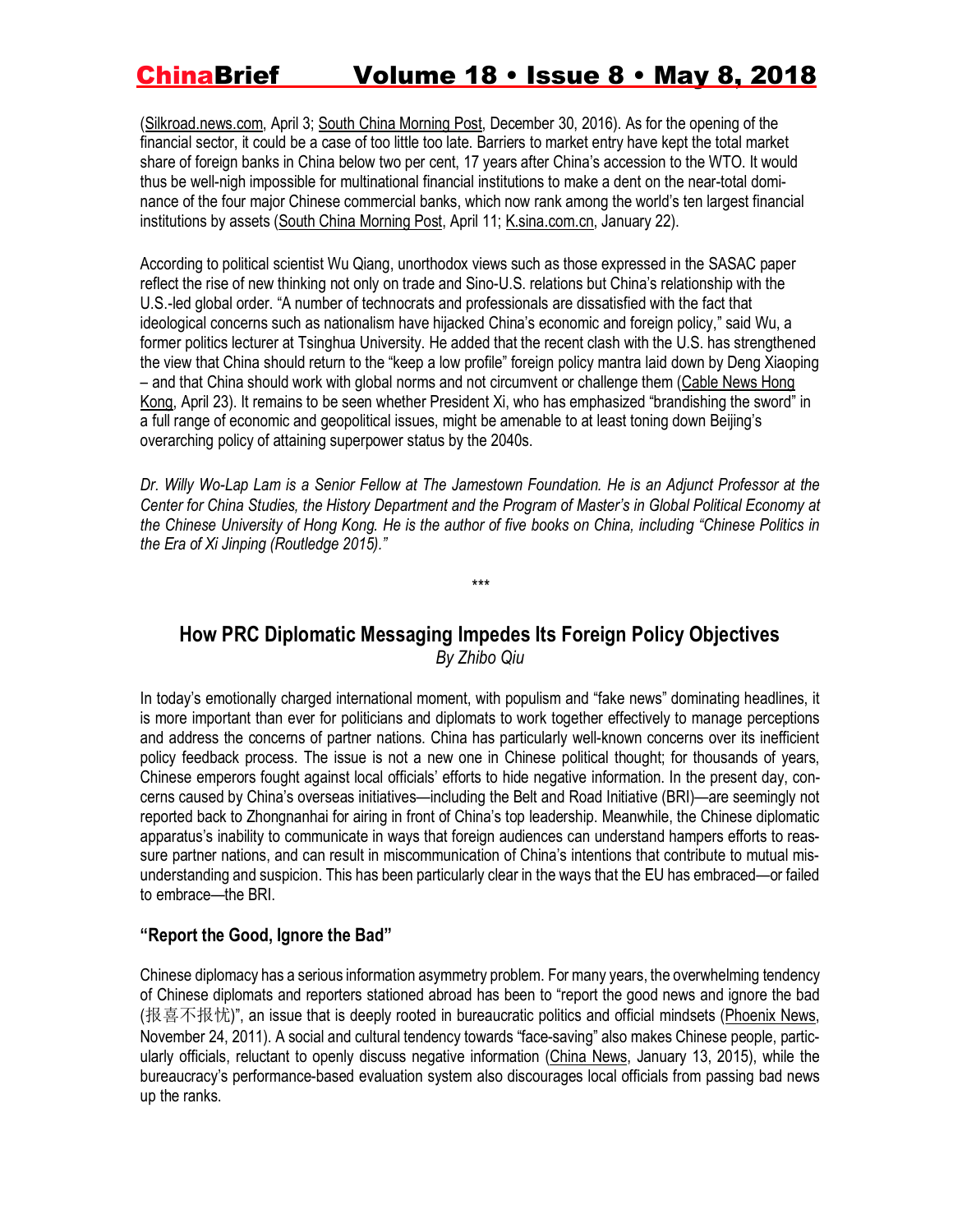As a result, Chinese diplomats frequently fail to send objective information back to their political leaders, while internal diplomatic reporting and media reports capture only positive feedback from foreign audiences, and routinely overstate China's success in internationalizing its economic presence abroad. In the process, negative comments, concerns and emotions are filtered out and ignored.

China has begun to address this problem. Since 2016, the Chinese MFA has helped each province produce and publicize its own provincial branding videos. The mindset of Chinese diplomats and officials needs to be shifted from internal reporting to political superiors within the bureaucratic hierarchy to external public engagement with foreign audiences (Oriental Outlook, October 12, 2017). Otherwise, the clumsy communication that results can manifest itself in a number of ways.

#### **Getting the Little Stuff Wrong**

Perhaps the most obvious is a failure to tailor message to audience. Simply translating publicity materials from Chinese to foreign languages is not effective communication. China spends billions of dollars every year on communicating with external audiences. However, much of the time, the content is not adapted to Western audiences' tastes (People.com, March 26, 2010). In 2010, a PRC national branding video was criticized for using Chinese celebrities unfamiliar to western audiences, instead of focusing on ordinary people with whom Westerners might connect more easily (Xinhua Daily, August 10, 2010; Xinhua Net, March 6, 2011). A focus group of foreign audiences found China Daily's BRI promotional videos are too long and unappealing (People.com, January 26). A more successful public diplomacy program would carefully select target audiences and produce tailor-made materials, with evaluations and contingency plans for potential risks and spillover effects (both negative and positive).

Second, official and quasi-official communication tends to rely too heavily on Chinese idioms, poems and political jargon, particularly at the operational level such as the MFA press conferences. This is a favorite practice of politicians and officials in China, but outside the country it can weaken the message being delivered. Chinese interlocutors frequently fail to ask themselves whether a message delivered in such a way can be understood and accepted by non-Chinese audiences without the historical, cultural and social context. Otherwise, ambiguity can create a huge space for speculations and mistrust towards the intentions of Chinese diplomatic activities. It can only reinforce the perception that China is mysterious, distant and difficult to understand, which is clearly not the diplomatic signal that China's leadership want to send to the rest of the world.

China's leadership has, to some extent, noticed this and tried to adjust. But the formal, stilted mode of its adjustment has only served to underscore the perception gap that still must be overcome. After Xi Jinping came to power, his team introduced the term "new type of international relations featuring win-win cooperation (以 合作共赢为核心的新型国际关系)". In his 19th Party Congress Report, delivered last October, Xi refined the term, adding that this "new type of international relations" should be based on "mutual respect, fairness and justice, and win-win cooperation (推动建设相互尊重、公平正义、合作共赢的新型国际关系)" (Xinhua News, October 23, 2017). These concepts are meant to communicate a steady commitment to international peace, economic prosperity, climate change, infrastructure development and poverty reduction. But without clear and supportive messaging, they have been understood quite differently in some quarters, by some who believe China is intent on superseding existing rules.

Third, Chinese diplomats need to leave behind their habit of relying on simultaneous interpretation in public communication, since it strips their message of the emotion and empathy needed to connect to their audiences. Ironically, many are trained in interpretation or foreign languages at college; indeed, the majority of Chinese diplomats are drawn from language universities precisely because of the MFA's stringent requirements for language proficiency. But their cautious and reactive approach makes them reluctant to use their language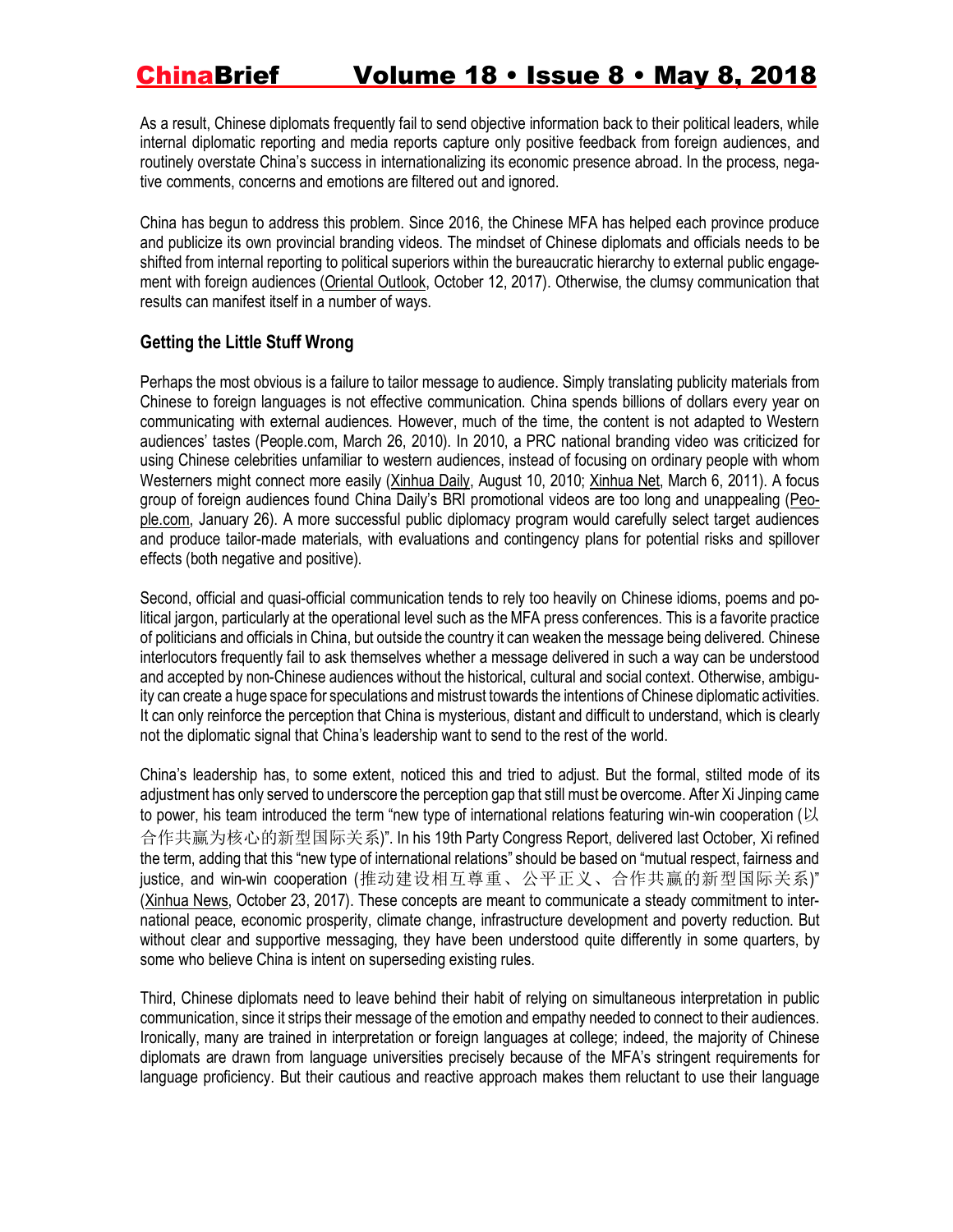ability to address foreign audiences when it is needed the most. Directly quoting from government reports and official speeches reduces the chance they will make a career-damaging mistake.

#### **BRI As Case Study**

The rollout of the BRI in Europe provides an excellent case study for how these issues have hampered Chinese diplomatic reporting, making it hard to provide Beijing a full picture of reactions to the BRI, as well as making it difficult for Beijing to get its message across to a diverse set of European stakeholders, whose reactions have varied widely.

To cite one example, while EU companies perceive BRI as a huge business opportunity, and have competed to find a way to "have a bite of this big cake"; EU politicians are more suspicious, and have tended to decline any affirmative engagement with the BRI (Financial Times, January 31). BRI has also been received differently in Eastern and Western Europe. While Eastern Europe has fully embraced the BRI, Western Europe is deeply concerned that China is "deliberately" using BRI to take advantage of the growing East-West tension (Financial Times, November 27, 2017). Furthermore, the EU is also extremely nervous about China's bilateral approach to BRI negotiations, which runs directly counter to the EU's multilateral, consultation-based approach. The EU Parliament in Brussels increasingly feels left out of China's negotiations with Central and East Europe.

Judging from Chinese leaders' public statements, these concerns have not flowed back into China's policymaking process. Without accurate information feedback, the Chinese leadership may actually not be fully aware of the concerns of their EU partners. Blinded by BRI success stories, they have missed opportunities to reassure audiences in Western Europe. In many cases, they have instead doubled down, emphasizing the large scale of the next round of BRI investment, which serves only to aggravate, rather than calm European concerns. Thus, despite Chinese leaders' repeated assurances that BRI is not a China-centric initiative, but rather a global platform for peace and prosperity, a new wave of "China threat" sentiments has continued to grow.

#### **Building Better Diplomacy**

It will not be easy to better explain and promote China's foreign policy initiatives abroad, given the institutional and political obstacles constraining Chinese diplomats who want to adopt more flexible, imaginative approaches to communicating with foreign audiences. The MFA has not taken substantial measures to combat the political resistance and bureaucratic inertia to institutional changes, to more provide competitive compensation and incentive programs for diplomatic jobs, or to provide diplomats more operational space for diplomatic flexibility and creativity. But there are concrete steps can be taken to improve the situation.

China's outdated diplomatic corps do not match its global standing (South China Morning Post, April 1). To achieve President Xi's ambitious foreign policy agenda, the MFA needs an urgent reform of its personnel selection and training process (Foreign Policy, January 23, 2017). For many years, the selection of diplomats in China has focused more on loyalty, discipline and language skills, rather than strategic thinking, creativity or interpersonal skills (South China Morning Post, April 1). The majority of Chinese diplomats follow the same career path, studying languages in college and entering the MFA through national exams. Most do not have any prior work experience. This personnel homophily reduces the diversity of skills and mindsets across China's diplomatic corps. The MFA needs to attract more expertise in areas such as international relations, international law, environment studies, commerce, economics and advanced manufacturing. To do so it should diversify its talent pool, open a dialogue with academia, and try to attract people with varied educational backgrounds and work experience.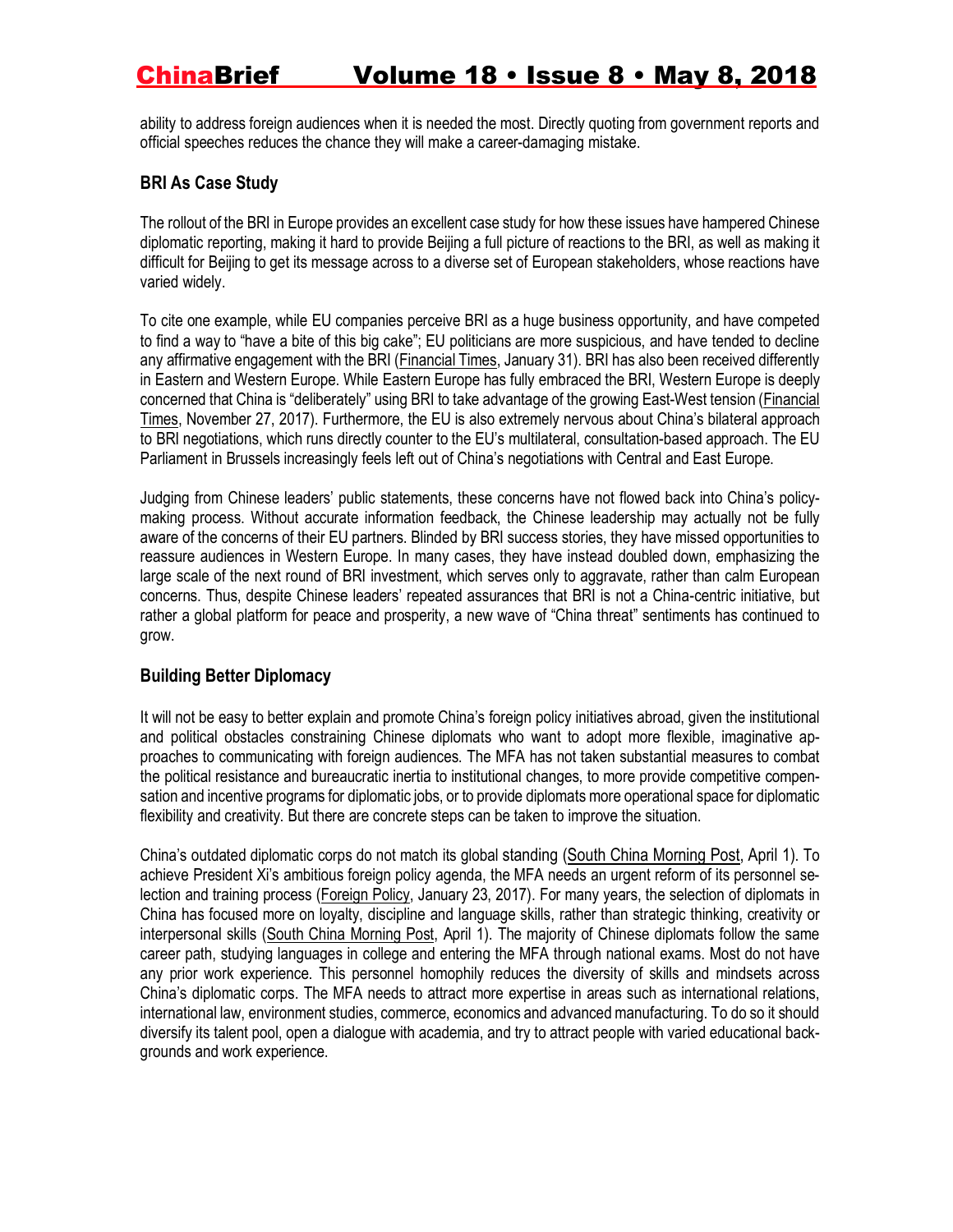The MFA should also look beyond language universities to recruit attract more students from China's top elite universities, such as Peking University, Tsinghua University, Fudan University and Renmin University. Students in these universities are educated by China's best scholars in international relations, politics and international law. They are often outgoing, social, well connected with foreign audiences, with good interpersonal and presentation skills (Foreign Policy, January 23, 2017). Students are also much more likely to come into contact with foreign scholars and future foreign elites at these schools, both of which are excellent ways to build their communication skills and social networks.

The MFA is increasingly concerned about its aging senior diplomatic line-up (South China Morning Post, April 1). The solution is staring it in the face: China has an abundance of young, creative, internationally-minded talent. But its outdated recruitment policies have failed to attract the best of this talent pool. If the MFA wants to sell China's diplomatic message of peace and cooperation, it needs to reform its recruitment policy to provide a more open foreign policy platform for China's most promising and passionate young talent.

*Zhibo Qiu is an independent political consultant and researcher, focusing on China's domestic politics, foreign policy and overseas investment. She holds degrees from Peking University and the University of Cambridge, and is currently pursuing a PhD at the University of Oxford*

\*\*\*

# **Putting Xi's Imperial Presidency in Perspective**

*By Ben Lowsen*

The removal of presidential term limits from China's state constitution is another step along the road of authoritarian rule for China. However, most observers today seem to miss that this in no way signifies a fundamental shift in the CCP's mode of governance **[1]**. Rather, Xi is part of a cycle of weaker and stronger rulers **[2]**, with term limit removal but one among a series of measures concentrating authority under Xi. Indeed, within the ranks of China's leadership, titles such as "president" are symbolic, and do not necessarily reflect an individual's power. Instead, it is social standing from which power flows, and always has. As in Mao's time, China's leadership collective today is all too easily united behind a single strong will, a tendency which can ease decisionmaking in difficult times, but which has more than once led to abject ruin.

Although Xi has amassed a considerable degree of power, it is still far less than that of Deng Xiaoping, much less Mao Zedong. While the clearest manifestations of this power to date lie in the economic realm, more aggressive diplomatic and military actions are possible as well. Set against this are China's prospects for continued growth, economic interdependence, and need to be perceived as a positive force on the international stage, all of which suggest a preference not to engage in large-scale, destructive conflict. Thus, significant room remains for the United States and others to insist that China channel its newfound confidence in positive directions.

#### **Ghosts of Leaders Past**

During the years of rule under Deng Xiaoping, China's leadership dynamic shifted from Mao Zedong's absolutism to "collective leadership" (集体领导). Deng placed his subordinates in the PRC's highest political offices and allowed them to play some role in decision making, a more collaborative leadership style less prone to Mao's calamitous errors **[3]**. The idea of shared power was consummated in the peaceful, almost regularized transition of power to Presidents Jiang Zemin, Hu Jintao, and Xi himself.

These peaceful transfers of power, however, fostered the misconception that China's government had standardized its power sharing arrangements. Xi has dispelled that illusion. More than the leaders that preceded him,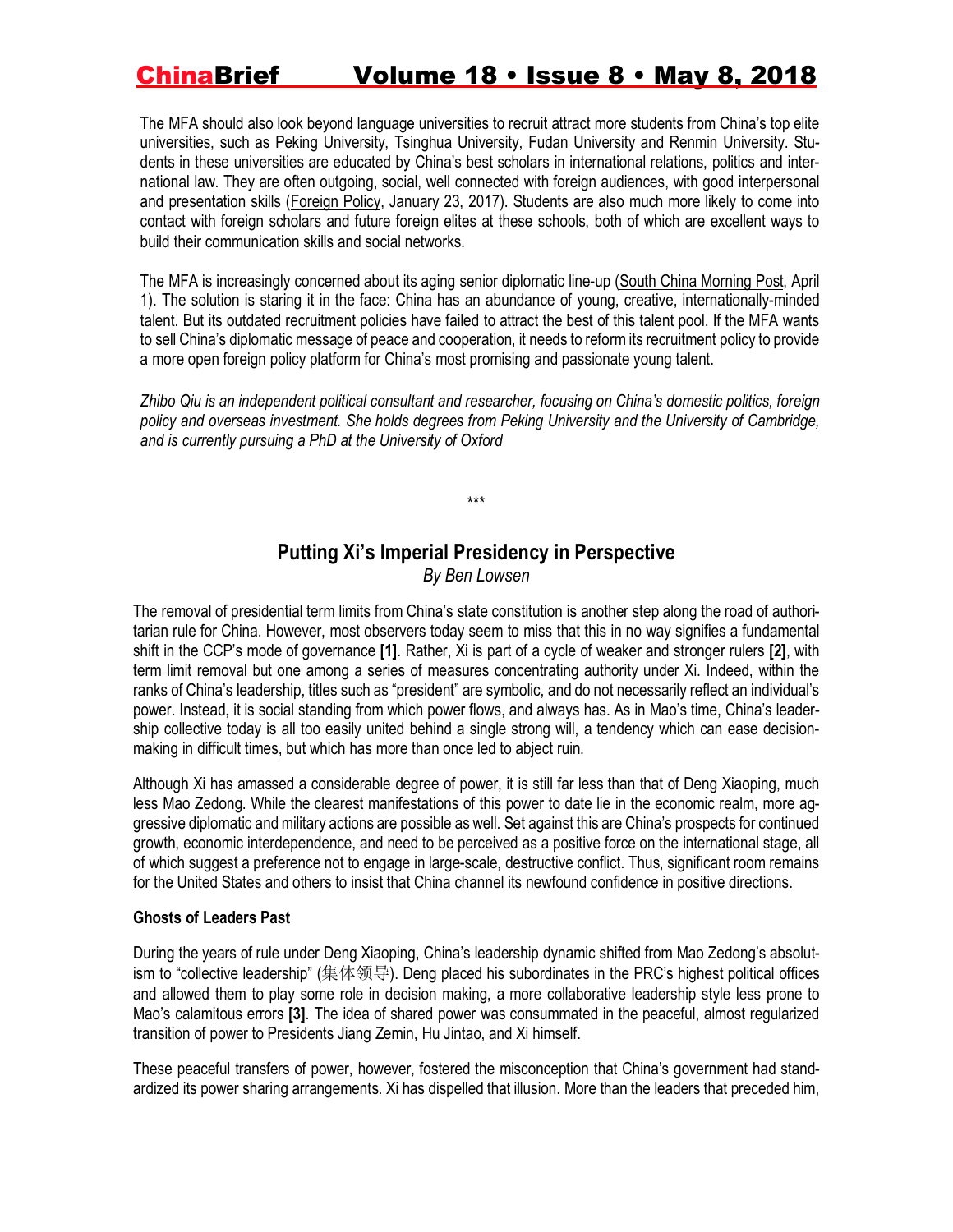Xi illustrates that the underlying form of China's leadership dynamic has not changed; it remains more personal than institutional.

Numerous commentators, foremost among them Deng himself, suggest that Mao Zedong's power in the beginning flowed from the leadership's willingness to follow him. Later on, this became a fear of not following him and finally mob terror spurred on by Mao's cult of personality **[4]**. The various positions and honorifics Mao held in his lifetime represented this power but did not define it. The People's Republic of China had no tradition or mechanism to say which positions its leader should hold or what limits that power might have. For example, Mao's retirement from his role as head of state (国家主席, the same term used today for China's president, although the English-speaking world invariably dubbed Mao "Chairman") in no way diminished the potency of his personal cult during the Cultural Revolution.

Conversely, Deng made due with the simple appellation "core" (核心) of the "Chinese Communist Party's second generation leadership collective" (中国共产党第二代领导集体) **[5]**. The only top position he ever held was CMC chairman, prompting use of the term "paramount leader" (最高领导人) to describe the person who runs China, regardless of their office. Thus, although in English a leadership "core" sounds as though it might refer to multiple people, the term "core" was originally synonymous with "paramount leader," although Hu's failure to earn the title has remade it into a mark of social standing for Xi. Conversely, Deng's naming of his subordinates to top positions in no way changed his status as paramount leader.

For all the hope Deng generated with his Reform and Opening Up, the years after the Tiananmen Massacre made clear that he had in no way changed the fundamental principles of PRC political leadership. Although Deng otherwise obliterated Mao's governing program, his violent suppression of protestors proved anew the CCP's enduring adherence to Mao's dictum that "political power proceeds from the barrel of a gun" (枪杆子里 面出政权), and to solidifying its rule by restricting free expression. Indeed, by the 2000s, China had become a world leader in bloodlessly suppressing the thoughts and actions of its people.

#### **Bending the System to Xi's Will**

Thus, Xi's extension of his tenure, presaged by the retention of his lieutenant Wang Qishan past the customary retirement age (Voice of America, November 1 2016), is best understood as a stepwise continuation of illiberal policies and not a divergence from a program of modernization. Xi's recognition as "core," one of the previous steps in this process, placed him nominally above Hu whose "core" status never appeared in official print. Chinese media have suggested that Deng's unacknowledged Party age limit never applied to "core" leaders, which helps explain Xi's decision to make himself one (China News, February 5 2016) **[6]**.

A recent editorial in the People's Daily, China's paper of record, attempts to claim that removing presidential term limits was neither intended to change the Party's existing retirement system nor to ensconce a "leader for life" **[7]**, citing Article 38 of the Party Constitution, which says that "leading Party cadres at all levels, whether elected through democratic procedure or appointed by a leading body, are not entitled to lifelong tenure, and can be transferred from or relieved of their posts." (People's Daily, March 1) **[8]**

However, it should be noted that, while this passage does give the Party a veto over continued service, it in no way explicitly forbids lifetime tenure. The editorial is determined to downplay the idea of indefinite tenure. Another editorial, however, makes clear the lack of true checks on Xi's ability to rule as long as he sees fit:

*In this round of soliciting opinions and base-level research, many localities, offices, and the mass of Party cadres unanimously called for amending the rule concerning term limits for the president. During the seventh plenum of the 18th Party Congress and during the 19th Party Congress, the representatives in attendance were also strongly in support. We all accept that neither the Party Charter not state Constitution make any provision limiting the service of the Party Central Committee General Secretary or [Party or state] CMC chair to two consecutive terms. Adopting the same convention for the state*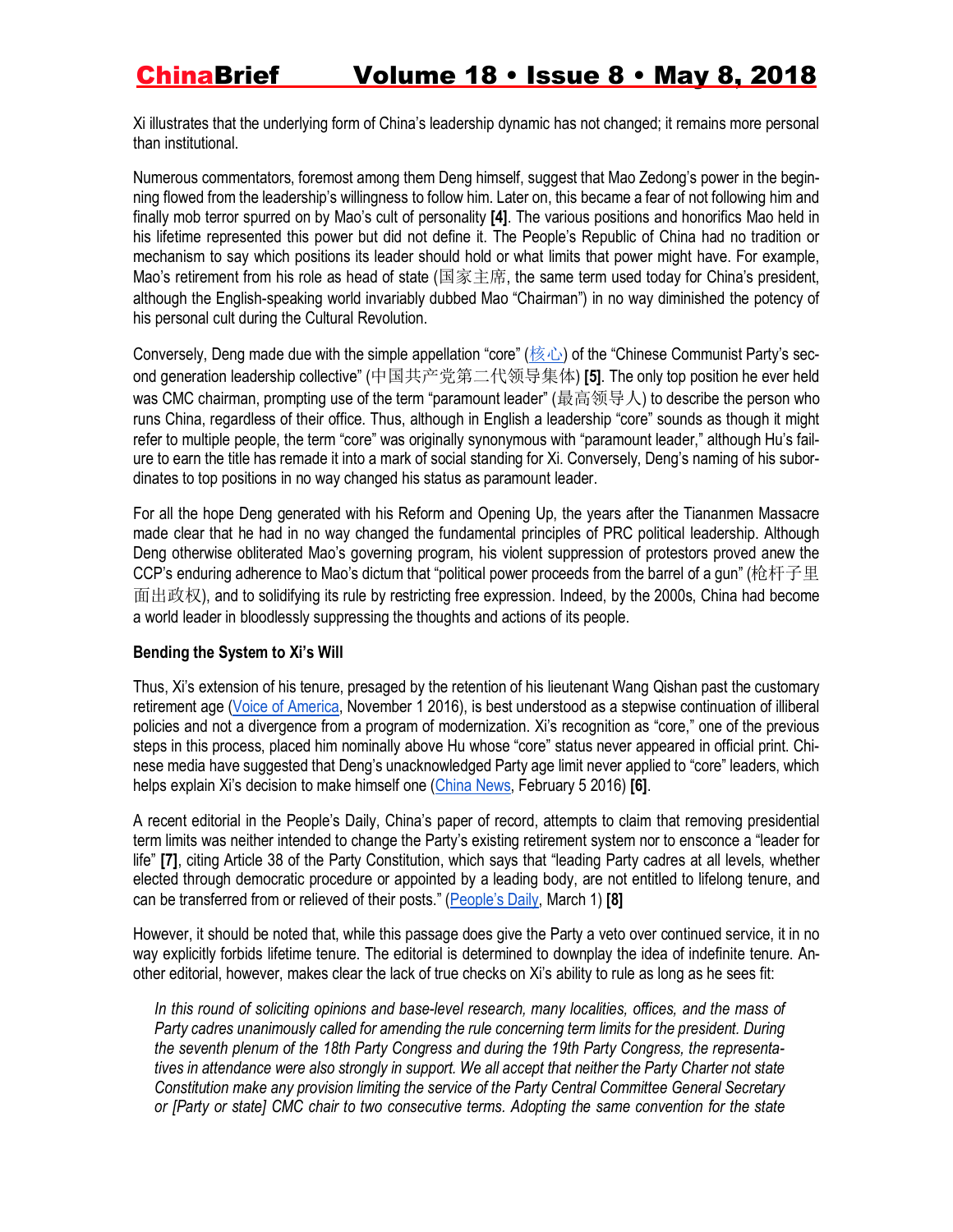*presidency would be advantageous for protecting Party Central Committee authority, with Comrade Xi Jinping as the core, and for the consolidation of a unified leadership, as well as for strengthening and perfecting the national leadership system. (Xinhua, March 8)* 

Thus, we come to the essential fault in China's system of succession: the only check on an individual's power comes from the collective. But as long as that collective is rewarded for loyalty, punished for defection, and temperamentally averse to rocking the boat, it is all too easy for stronger leaders like Xi to get what they want. At a meeting in preparation for the recent Party Congress, for example, he encouraged attendees to "speak out freely" (畅所欲言) (Xinhua, October 5 2017). There is, of course, robust freedom of expression when it comes to expressing support of Xi. Indeed, the idea of subordinates innovating ways to please Xi harkens back to what CPC historians have dubbed "working toward the Chairman" **[9]**. The Chairman, be it Mao or Xi, need only select from the menu of options offered by unctuous subordinates. Unlike Mao's reign, however, the current leadership's promise of economic development and the populace's reliance on the outside world make it hard to imagine Xi remaining in charge without providing more than empty slogans.

#### **Conclusion**

Despite assertions that Xi's governance has been the most restrictive since the post-Tiananmen period, in truth China's level of democracy today is no lower than it was five years ago. Removing presidential term limits is one more measure in Xi's program of power consolidation, but is neither a coup de grace nor a fundamental change in the governing structure. Indeed, there was nothing in the previous constitution preventing further non-consecutive presidential terms **[10]**.

Considering Xi's ability to bend decision makers to his will, we should by no means consider him weak, but he is no Deng and must still struggle to shore up his support. This fact is reflected in the decision of the PRC's highly savvy propaganda apparatus to downplay the extension of presidential term limits as quickly as possible, allowing little time for debate and no space to have it in.

Xi may only have a small circle of friends he can rely on without question, but the Party as a whole has proven eager to aid his endeavors by implementing his Belt and Road Initiative, lauding him with titles like "people's leader" and "core," and of course abolishing presidential term limits. Although there are great risks to such power consolidation, it may not be a bad bet in the short term given Xi's relatively even keel at this juncture. And while his main accomplishments to date have been economic and political, moves within the military and security realms may not be far behind.

In the long term, though, Xi's need to maintain positional power would betray a lack of acceptance for his program. As the ancient Chinese political philosopher Mencius once said, "Those who feign benevolence using force are tyrants and can only have a large kingdom. The virtuous who act benevolently are true rulers, requiring no external greatness" **[11]**. In other words, the will of the virtuous needs no force to buttress it.

In this sense, Xi's call for a "Community of Human Destiny" and declaration that "a country without morals cannot flourish" make clear his desire for China to appear virtuous while securing a place in the world order for China to develop peacefully for as long as it can. It is on this basis that the United States can successfully compete with Xi's China: calling out China's excesses as moral failings and quietly but firmly pushing back when words fail.

*Ben Lowsen is China Strategist for the U.S. Air Force's Checkmate office. He is a retired U.S. Army officer who has served previously as Assistant Army Attaché in Beijing and Asia advisor to the U.S. Navy. The views expressed are the author's own and do not reflect the official policy or position of the U.S. Air Force, Department of Defense, or the U.S. Government.*

**Notes**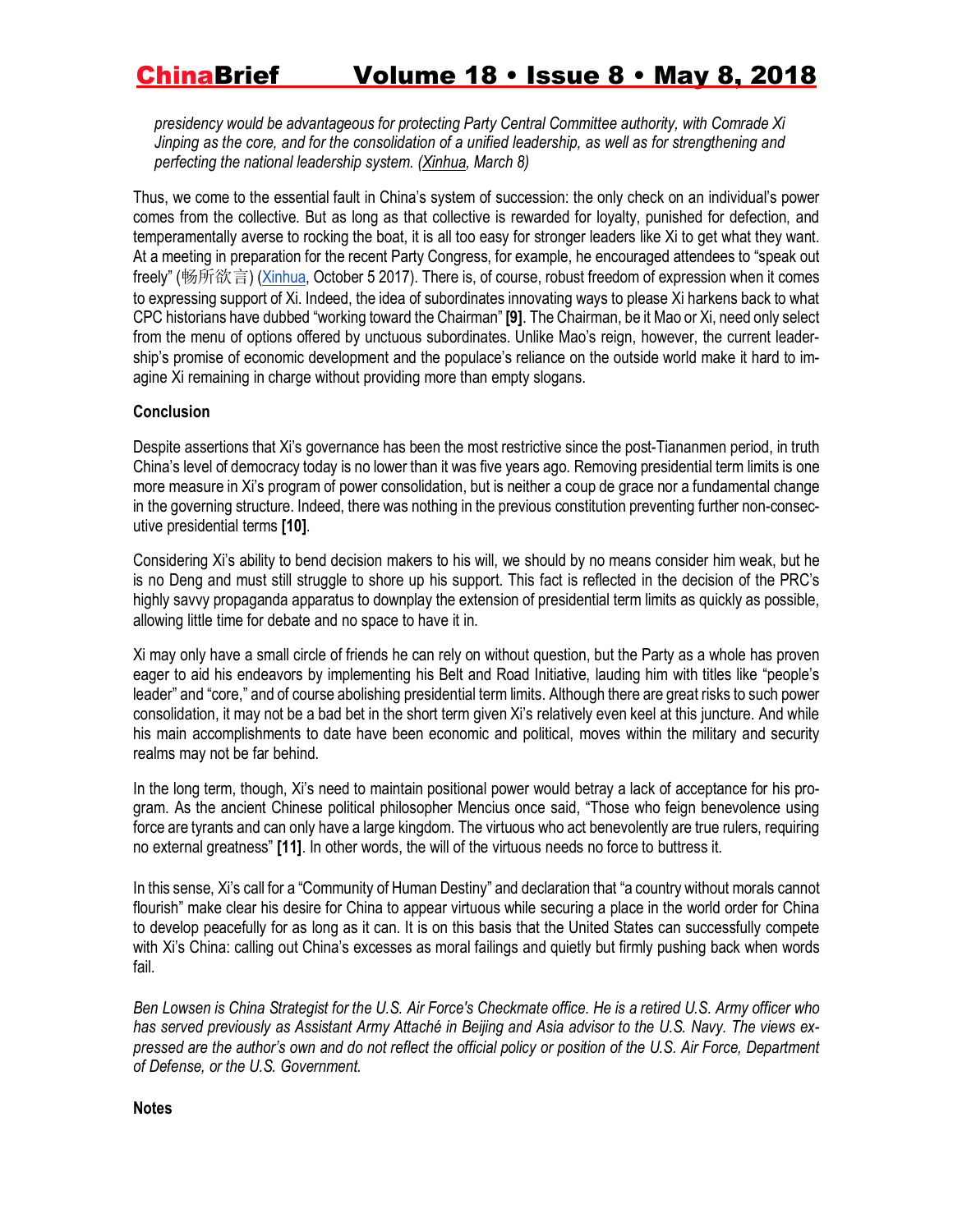[1] For example, Salvatore Babones, "Leader For Life: Xi Jinping Strengthens Hold On Power As China Communist Party Ends Term Limits," Forbes, February 25; Chris Buckley, "How Xi Jinping Made His Power Grab: With Stealth, Speed and Guile," New York Times, March 7; and James Holmes, "Xi Jinping is now China's President for Life: What Would Machiavelli Think?" The National Interest, March 4.

[2] Yan Jiaqi, "The Nature of Chinese Authoritarianism," in Carol Lee Hamrin and Suisheng Zhao, Decisionmaking in Deng's China: Perspectives from Insiders (Armonk: M.E. Sharpe, 1995), 5.

[3] Deng Xiaoping, "On the Reform of the System of Party and State Leadership," August 18, 1980, The Selected Works of Deng Xiaoping, Modern Day Contributions to Marxism-Leninism; Alice Miller, "The Succession of Hu Jintao," China Leadership Monitor, No.1 Part 2, January 2002; see also Cai Haoxiang, "七上八下是什么? [What is 7-Up 8-Down?]" China Times, October 19, 2017.

[4] Deng Xiaoping; see also, for example, Jonathan D. Spence, The Search for Modern China (New York: W.W. Norton & Company, 1990).

[5] Cui Chenguang, Zhao Jing, eds/, "邓小平生平简介 [Synopsis of Deng Xiaoping's Life]," People's Daily, July 12, 2004.

[6] "胡锦涛未获 '核心' 称号暗藏巨大秘密[The Mystery of Why Hu Jintao Never Earned the Title of 'Core'], Liao Wang / China News, February 5, 2016; also Alice Miller.

[7] Xuan Li (pseudonym), "保证党和国家长治久安的重大制度安排 [Ensuring the Great Systemic Organization of Lasting Party and State Rule]," People's Daily, March 1.

[8] Flora Sapio, "General Program and Constitution of the Communist Party of China (Table of Amendments)," Coalition for Peace and Ethics, 2017.

[9] Roderick MacFarquhar, Michael Schoenhals, "Mao's Last Revolution (Cambridge, MA: Harvard University Press, 2006).

[10] "Constitution of the People's Republic of China (Adopted on December 4, 1982)," People's Daily.

[11] Mencius, Gong Sun Chou I, verse 3.

**In Drive for Tech Independence, Xi Doubles Down on Civil-Military Fusion** *By Lorand Laskai*

**\*\*\***

Amid growing tensions with the United States over technology and trade, China is elevating civil-military fusion (军民融合) to the center of the country's cybersecurity and informatization agenda (New America, April 30). "We must grasp the historical opportunity of the current information technology transformation and new transformation of military affairs [and] deeply understand the immanent relationships of productivity and fighting capability, the market and the battlefield," Xi stated during an important speech at the Cybersecurity and Informatization Work Conference last month. Civil-military fusion (CMF) in cybersecurity and informatization, Xi said, "is a focus area and an area for advancement." It is also the area within CMF with "the most dynamism and potential."

After years of false-starts and empty sloganeering, China's leadership appears to be getting serious about fusing the development of the hi-tech economy and military. The inclusion of CMF in an important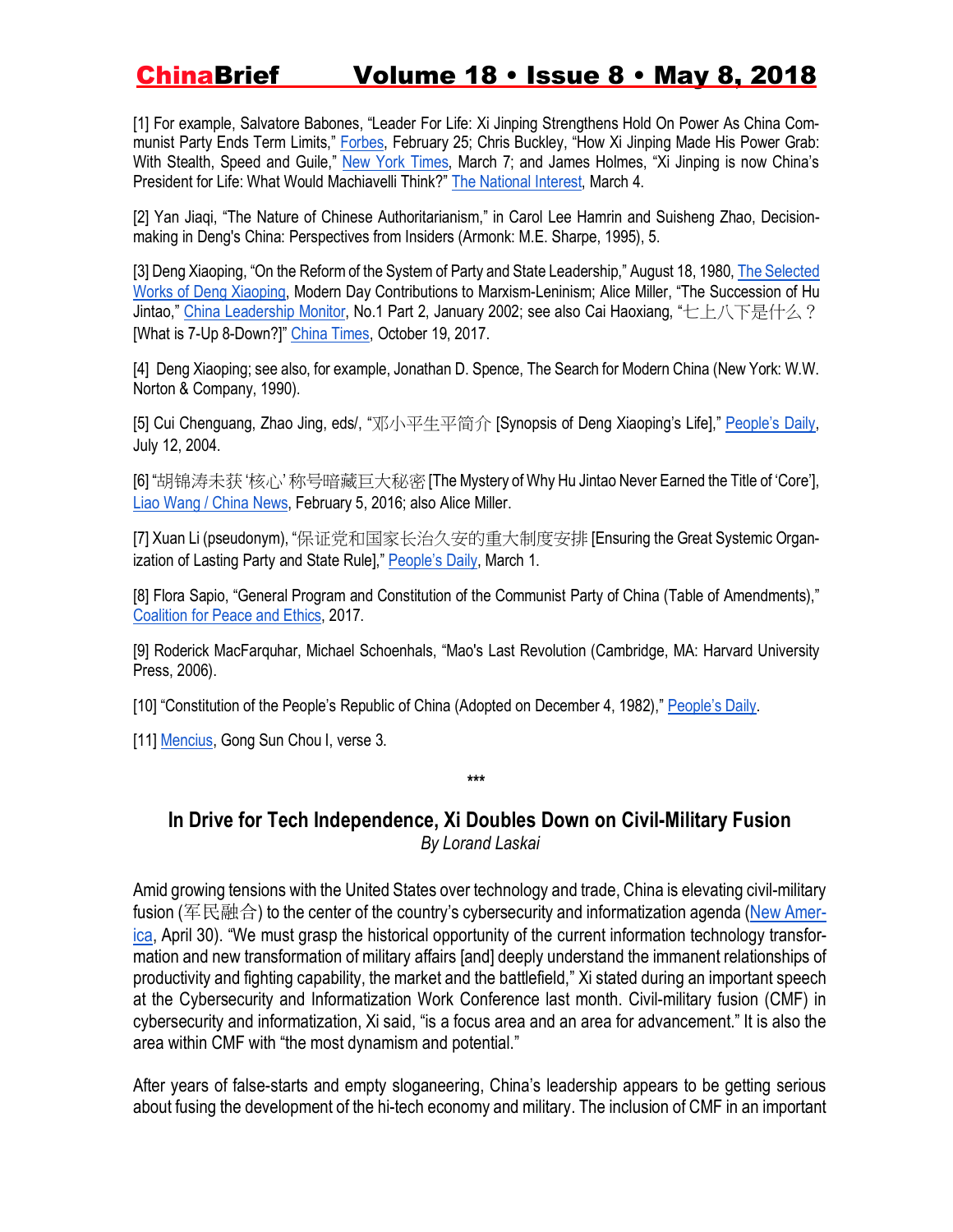speech on ICT work signals that CMF will be central to China's strategy of building a 'cyber superpower'( 网络强国) in a contested technological landscape. While Xi's speech did not directly address U.S. Section 301 trade action against China or the recent ZTE blacklisting, Xi was more direct in the days that followed: In the face of a "foreign blockade," Xi said, China is ready to "cast aside illusions and rely on itself" (Xinhua, April 26). CMF will be critical to bolstering China's technological independence, especially with research to 'core technologies' (核心技术) like semiconductors, operating systems, and big data analytics—many of which have equally important commercial and military functions.

#### **Building a Lean Defense Industry Base**

Even with the added urgency in the aftermath of the ZTE blacklisting (covered elsewhere in this issue), the obstacles to CMF remain the same: China's sclerotic state-owned defense industrial base and byzantine regulations, which have long kept private enterprises away from defense-related work. At a press conference in December 2017, SASTIND Chief Engineer Long Hongshang (龙红山) summarized the main challenges facing the CMF as the "four insufficients" (四个不够): insufficient top-level planning; insufficient liberalization of military industry base; insufficient sharing of military resources and information; and insufficient 'spin-off' of defense technology (Cyber Civil-Mil Fusion Mag, January 31 via Wechat). China's leadership understands that rectifying these shortcomings and pave the way for greater fusion through long-term reforms that create the legal and regulatory foundation for private sector involvement in the defense industrial base.

In December 2017, the State Council issued the most in-depth and comprehensive opinion to date on reforming the defense industrial base through promoting CMF. The opinion called for further marketization of state-owned defense conglomerates on the principle of 'survival of the fittest' (优胜劣汰); establishing quantitative indicators for the openness of state-owned enterprises and participation in defense conversion; revising the restrictive stock shareholder system of state-owned defense conglomerates; and other reforms to 'lower the bar' for private enterprises (降低了进入门槛) (JRJ.com, December 5 2017).

In addition, SASTIND and key agencies within the Central Military Commission (CMC) have undertaken incremental reforms like simplifying the permit process for private firms to contract with the military, declassifying defense patents for private sectors use, and opening more contracts for private company participation (Cyber Civil-Mil Fusion Mag, March 18 2018 via Wechat; IISS, January 2018; SCMP, April 20 2017).

The success of these reform will come down to whether new regulation lowers the entry cost for private firms contracting with the PLA and incentivizes defense conglomerates to collaborate with the private sector. In order to simplify regulation already on the books and unify CMF efforts, in February 2018, the CPC, State Council, and CMC issued a rare high-profile edict that empowers the CCMIDC to clean up old law and regulation. State-media hailed the move as ushering in a "springtime" for CMF (军民融合 '春天') (China Court, February 23).

#### **Local Development with CMF Characteristics**

In part through the inclusion of CMF in major state development initiatives, China's leadership has impressed upon local officials the importance of prioritizing dual-use industries as a means of economic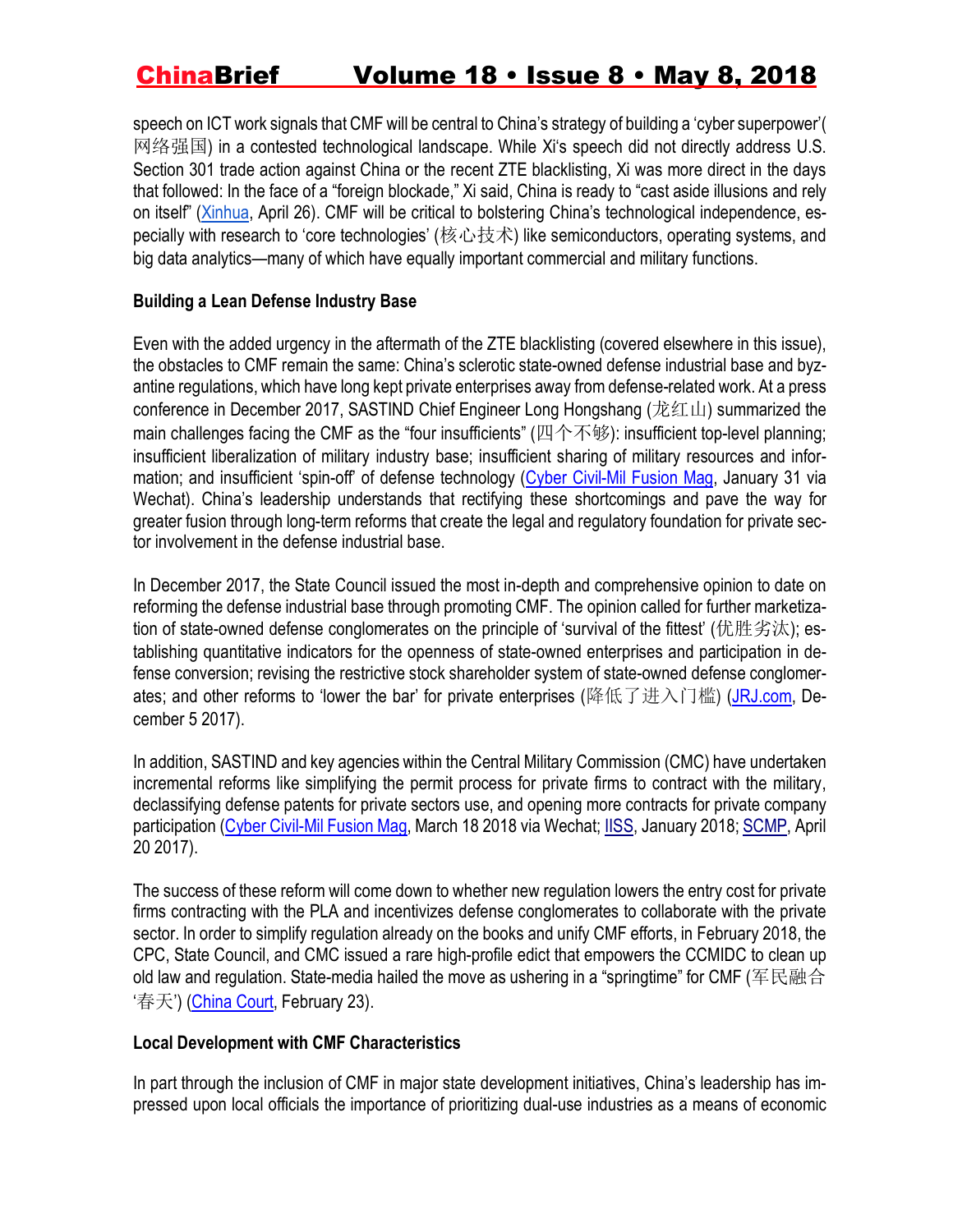development **[1]**. Accordingly, a number of provinces and municipalities have heeded the call, integrating CMF into their development plans **[2]**. Often this has taken the form of 'cluster development' (集群 发展) that involves promoting collaboration between defense conglomerates, research institutes, and private enterprises that are located in near proximity. Notable examples include:

- Foshan has included CMF as a major component of a proposed "S&T corridor" linking Guangzhou and Shenzhen, China's premier hub for software and hardware development, and is relying on guidance from experts the Chinese Academy of Science, Chinese Academy of Military Science, and a number of large defense enterprises to establish ten CMF pilot projects in key emerging industries (Southern Daily, September 11 2017).
- Shanghai's Minhang district has touted itself as an "intelligent cluster" and has jointly established a research institute for CMF applications of AI and robotics in collaboration with the Harbin Institute of Technology (Reference Times, March 21).
- In Xi'an, officials have established a chamber of commerce for CMF enterprises and a dualuse robotics industry alliance in partnership with CASIC's 16th Research Institute and Xi'an Jiaotong University (Shaanxi Daily, July 25 2017; West Net, July 13 2017).

Several municipalities like Tianjin also have released companion plans to the 13th Five Year Plan and New Generation Artificial Intelligence Development Plan (AIDP). Like the AIDP, which aims to turn China into a global leader in AI by 2025, these companion plans focus on boosting regional competitiveness in specific 'frontier technologies' with military applications. That includes efforts to create the R&D infrastructure for the next generation of dual-use technology. Several examples are worth nothing:

- The 2<sup>nd</sup> Research Institute of China Aerospace Science and Industry Corporation (CASIC) has reportedly developed a deep-learning software for self-driving cars that rivals industry leaders, and is developing dual-use applications in collaboration with commercial firms (China Economy Daily, March 26).
- In March 2018, Tianjin University and the Chinese Academy of Launch Vehicle Technology(CALT) established the "joint-lab for human-machine melding intelligent Innovation" 机混 合智能创新联合实验室, which is dedicated to pooling together expertise in neuroscience, artificial intelligence, and aerospace to progressing research on human-machine hybrid research with aerospace applications (China News Service, March 24).
- In December 2017, following the guidance of the CCIMCD office, China's largest cybersecurity company 360 established the Cybersecurity Civil-Military Fusion Innovation Center 网络 空间安全军民融合创新中心 in Mianyang, Sichuan in order to provide solutions to national cyber defense **[3]**. The center will also collaborate with the National Engineering Laboratory for Big Data Collaborative Security Technology 大数据协同安全技术国家工程 实验室 to provide big data security analytics solutions. (China Net Science, March 29).

### **Funding CMF Development**

Helping along these local developments in CMF are a number of state-backed venture funds that have sprung up over the past few years. While much attention has been paid to the main fund behind China's semiconductor push, the National Integrated Circuit Industry Investment Fund (National IC Fund), sev-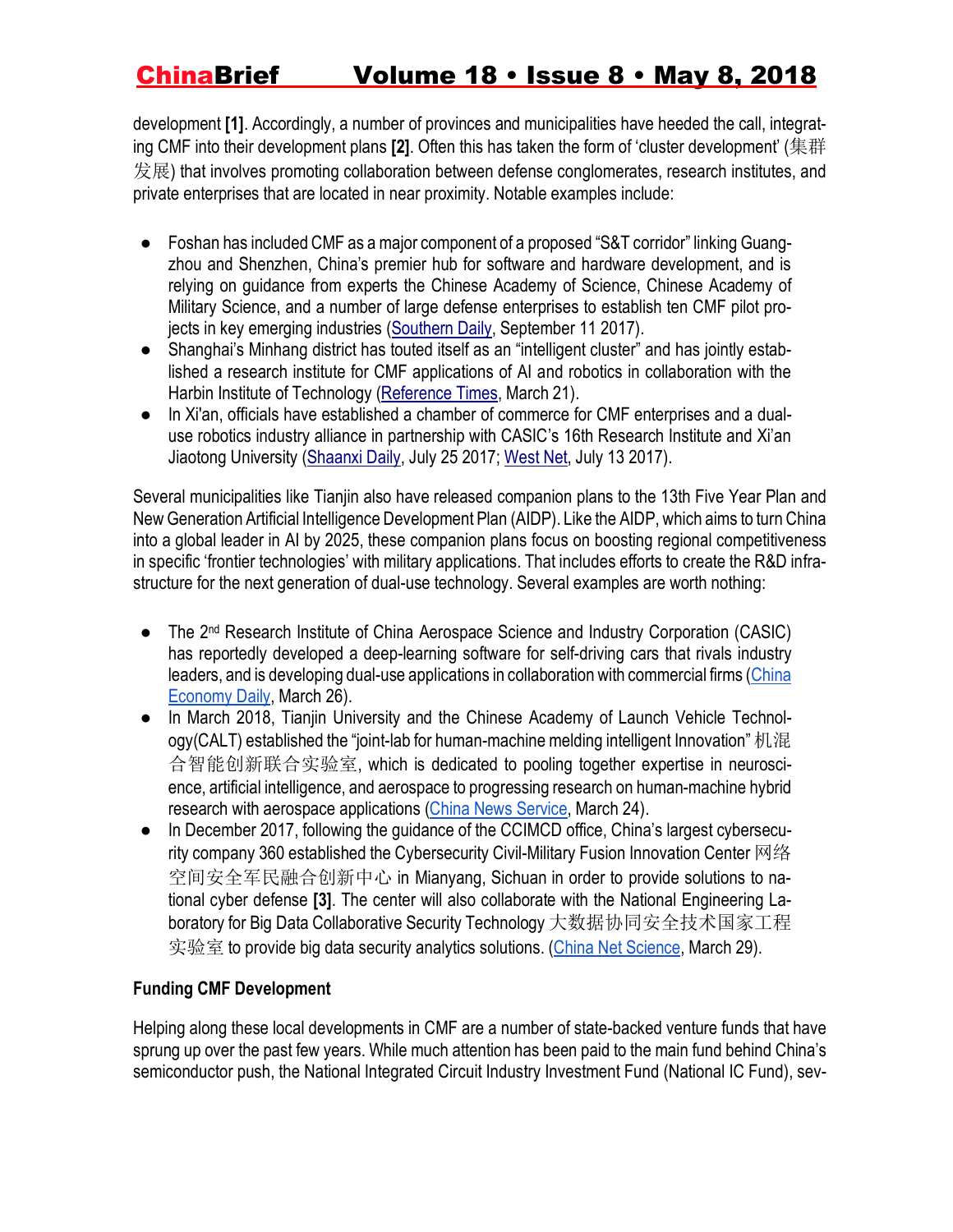eral major national and regional CMF funds also command notable sway and are currently driving investment in dual-use industries. The size of the top CMF seven funds, according to publicly available information, is a combined RMB 362 billion (\$56.85 billion). The powerful National Development and Reform Commission (NDRC) has also established its own CMF fund, though details about the fund's size and scale have not been forthcoming (Cyber Civil-Military Fusion Magazine accessed via Wechat, March 21).

| <b>Name</b>                                                                                              | <b>Date</b><br><b>Established</b> | <b>Fund</b><br><b>Size</b>                       | Region                  | <b>Source</b>                                                                                |
|----------------------------------------------------------------------------------------------------------|-----------------------------------|--------------------------------------------------|-------------------------|----------------------------------------------------------------------------------------------|
| <b>Central Enterprises</b><br>National Innovation<br><b>Investment Fund</b><br>中央企业国创投<br>资引导基金          | 07/01/17                          | <b>RMB</b><br>113.9<br>billion                   | National                | http://www.m<br>ost.gov.cn/kjb<br>gz/201705/t2<br>0170519_132<br>869.htm                     |
| Foshan Civil-Mili-<br>tary Innovative In-<br>dustries Fund<br>佛山军民融合创<br>新产业基金                           | 09/01/17                          | <b>RMB</b><br>200 bil-<br>lion                   | Foshan,<br>Guangdong    | http://www.ce<br>.cn/cysc/ny/g<br>dxw/201709/1<br>7/t20170917<br>26037639.sht<br>ml          |
| Guohua Civil-Mili-<br>tary Fusion Industry<br>Development Fund<br>国华军民融合产<br>业发展基金                       | 08/01/16                          | <b>RMB</b><br>30.2 bil-<br>lion [first<br>phase] | Guangzhou,<br>Guangdong | http://www.sp<br>ace-<br>china.com/n2<br>5/n144/n206/<br>n224/c14236<br>20/con-<br>tent.html |
| Shaanxi Civil-Mili-<br>tary Fusion Industry<br><b>Investment Fund</b><br>陕西军民融合产<br>业投资基金                | 12/01/16                          | <b>RMB 10</b><br>billion                         | Xi'an                   | http://www.so<br>hu.com/a/193<br>173694_9991<br>7590                                         |
| Chengdu Civil-Mili-<br>tary Fusion Indus-<br>tries Development<br>Fund<br>军民融合产业发<br>展基金                 | 04/21/2018                        | RMB <sub>5</sub><br>billion                      | Chengdu,<br>Sichuan     | http://e.cheng<br>du.cn/html/20<br>18-04/21/con-<br>tent_622423.<br>htm                      |
| Mianyang S&T Wall<br><b>Civil-Military Fusion</b><br><b>Results Conversion</b><br>Fund<br>军民融合成果转<br>化基金 | 09/01/16                          | RMB <sub>2</sub><br>billion                      | Mianyang,<br>Sichuan    | http://zdb.ped<br>aily.cn/pe/sho<br>w32219/                                                  |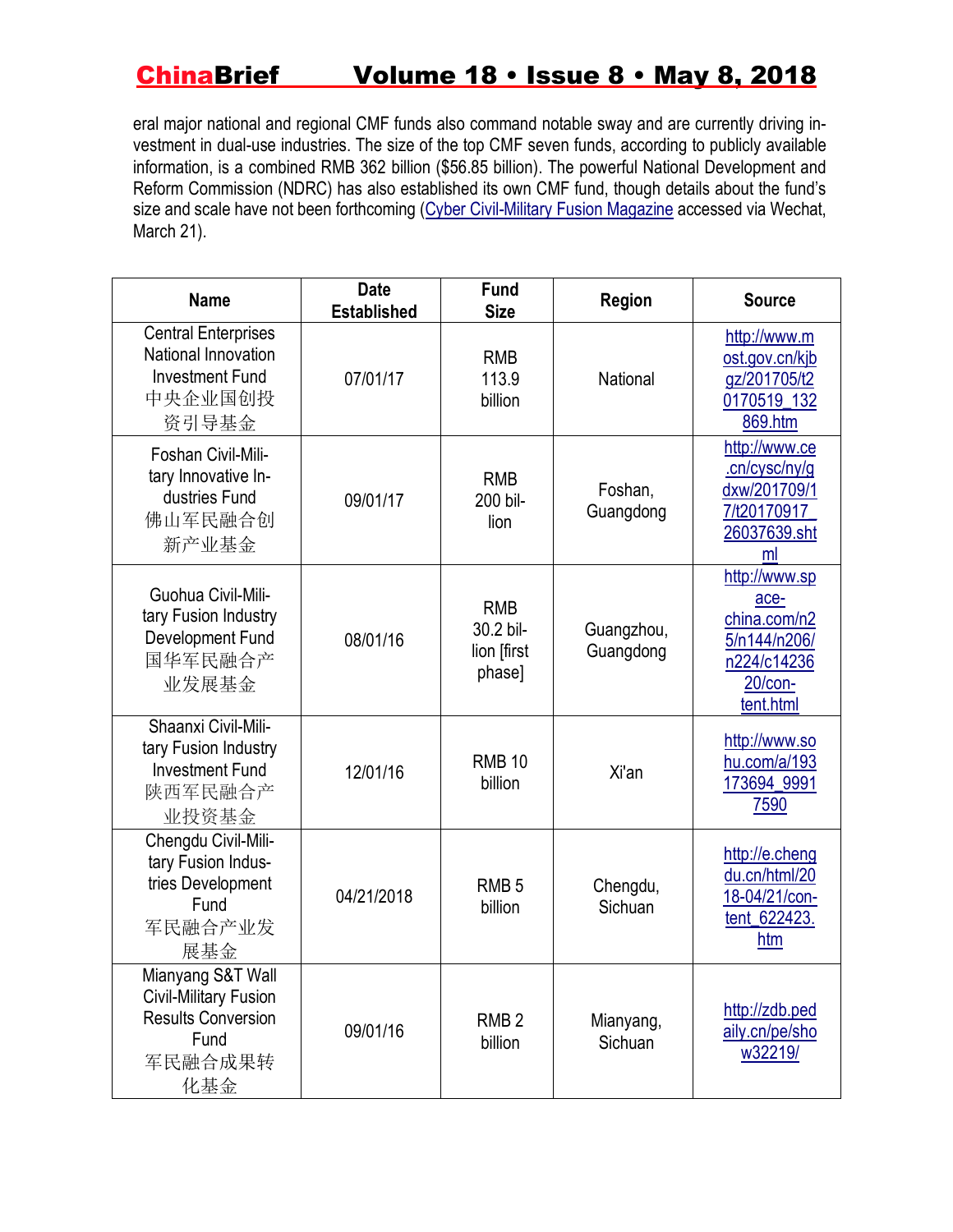| <b>Military Fusion</b><br>Electronic and Aer-<br>ospace Industries<br>Fund<br>军融电子航天产<br>业基金 | 12/01/16 | <b>RMB 1.5</b><br>billion | Xi'an | http://www.so<br>hu.com/a/193<br>173694 9991<br>7590 |
|----------------------------------------------------------------------------------------------|----------|---------------------------|-------|------------------------------------------------------|
|----------------------------------------------------------------------------------------------|----------|---------------------------|-------|------------------------------------------------------|

Like the more prominent National IC Fund, these CMF funds are investing in production facilities, supporting research, and funding overseas mergers and acquisitions in a wide range of dual-use industries like aviation, aerospace, and robotics. At least on paper, some CMF funds, like the Foshan Civil-Military Innovative Industries Fund, are nearly as well capitalized or better capitalized than the National IC Fund. While analysts should not read too much into the stated capitalization—how that capital will be deployed will be more important to watch—it's clear that the CMF is on its way to become a nationwide effort comparable to China's semiconductor push.

### **A New Strategy for a New Tech Cold War?**

As has become abundantly clear, Xi has a muscular vision of "self-reliance" in digital and emerging technologies that involves turning inward to harness internal capacity for innovation and production for objectives like turning the PLA into a 'world class fighting force.' Analysts, however, should contextualize CMF as part of a larger trend of the state imposing control over China's tech sectors.

More broadly, with private sector innovation increasingly powering advances in military technology, China's leadership sees the interweaving of the two domains as a national priority.

Xi's vision also includes greater control over China's hi-tech unicorns through internal party committees and privileged access to capital, which goes hand-in-hand with involving private sector firms in sensitive defense work (see New America, April 17). As the chances of a U.S.-China tech cold war grow more likely, it's increasingly clear that CMF is here to stay.

*Lorand Laskai is a Research Associate at the Council on Foreign Relations. Follow him on Twitter @lorandlaskai.*

#### **Notes**

[1] CMF has been included in nearly every major strategic initiative during Xi's tenure, including Made in China 2025 and Next Generation Artificial Intelligence Plan.

[2] SASTIND has been engaged in coordinating and implementing CMF at the local level through signing "strategic cooperation framework agreements" with provincial-level and country-level officials. For more, see Greg Levesque and Mark Stokes, "Blurred Lines: Military-Civil Fusion and the 'Going Out' of China's Defense Industry," Pointe Bello, December 2016.

[3] Mianyang is home to the Chinese Academy Engineering Physics 中国工程物理研究院, which is responsible for developing and testing China's nuclear weapons.